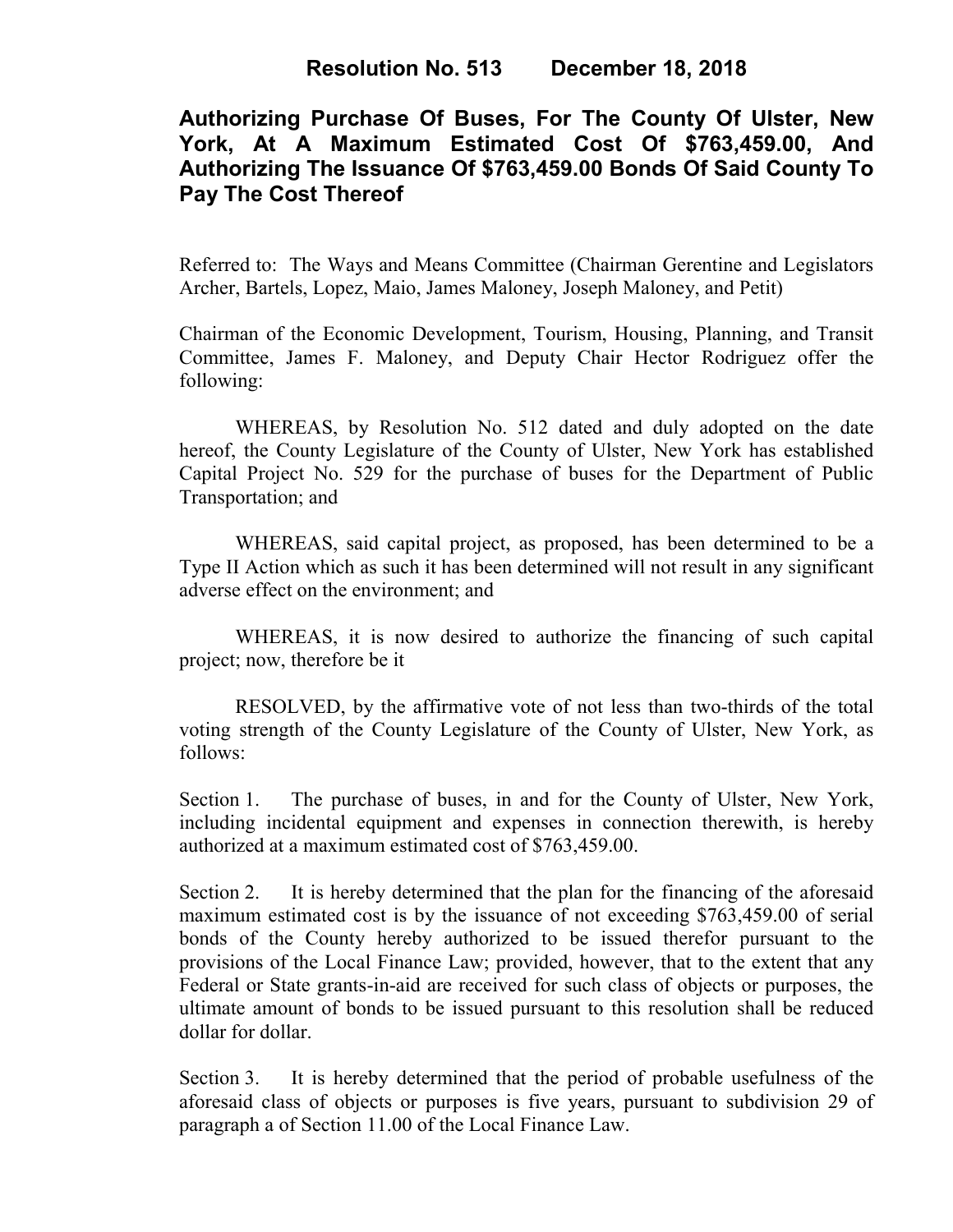### **- Page 2 -**

# **Resolution No. 513 December 18, 2018**

## **Authorizing Purchase Of Buses, For The County Of Ulster, New York, At A Maximum Estimated Cost Of \$763,459.00, And Authorizing The Issuance Of \$763,459.00 Bonds Of Said County To Pay The Cost Thereof**

Section 4. The faith and credit of said County of Ulster, New York, are hereby irrevocable pledged for the payment of the principal of and interest on such bonds as the same respectively become due and payable. An annual appropriation shall be made in each year sufficient to pay the principal of and interest on such bonds becoming due and payable in such year. There shall annually be levied on all the taxable real property of said County, a tax sufficient to pay the principal of and interest on such bonds as the same become due and payable.

Section 5. Subject to the provisions of the Local Finance Law, the power to authorize the issuance of and to sell bond anticipation notes in anticipation of the issuance and sale of the bonds herein authorized, including renewals of such notes, is hereby delegated to the Commissioner of Finance, the chief fiscal officer. Such notes shall be of such terms, form and contents, and shall be sold in such manner, as may be prescribed by said Commissioner of Finance, consistent with the provisions of the Local Finance Law.

Section 6. All other matters except as provided herein relating to the serial bonds herein authorized including the date, denominations, maturities and interest payment dates, within the limitations prescribed herein and the manner of execution of the same, including the consolidation with other issues, and also the ability to issue serial bonds with substantially level or declining annual debt service, shall be determined by the Commissioner of Finance, the chief fiscal officer of such County. Such bonds shall contain substantially the recital of validity clause provided for in Section 52.00 of the Local Finance Law, and shall otherwise be in such form and contain such recitals, in addition to those required by Section 51.00 of the Local Finance Law, as the Commissioner of Finance shall determine consistent with the provisions of the Local Finance Law.

Section 7. The validity of such bonds and bond anticipation notes may be contested only if:

1) Such obligations are authorized for an object or purpose for which said County is not authorized to expend money, or

2) The provisions of law which should be complied with at the date of publication of this resolution are not substantially complied with,

and an action, suit or proceeding contesting such validity is commenced within twenty days after the date of such publication, or

3) Such obligations are authorized in violation of the provisions of the Constitution.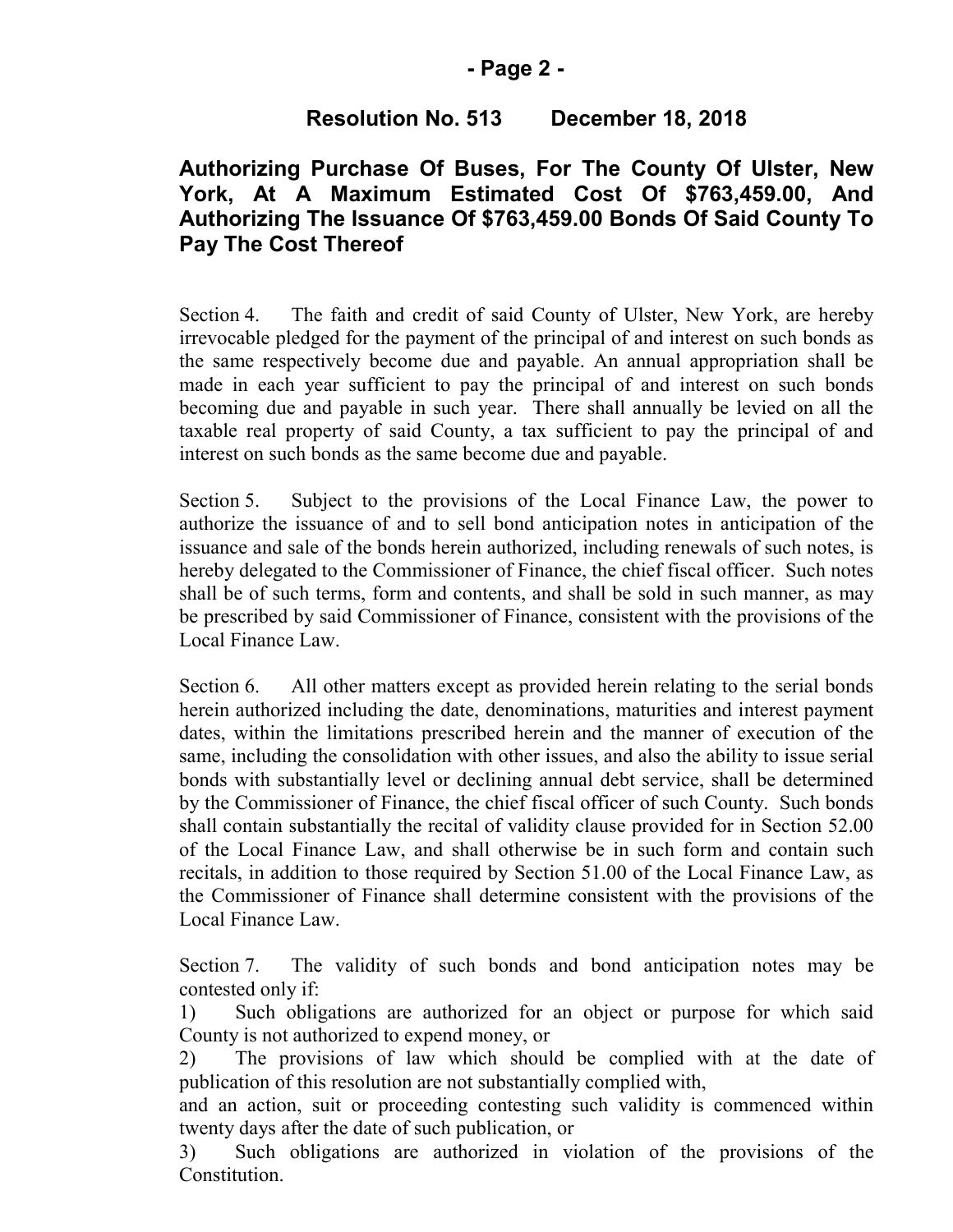### **- Page 3 -**

## **Resolution No. 513 December 18, 2018**

# **Authorizing Purchase Of Buses, For The County Of Ulster, New York, At A Maximum Estimated Cost Of \$763,459.00, And Authorizing The Issuance Of \$763,459.00 Bonds Of Said County To Pay The Cost Thereof**

Section 8. This resolution shall constitute a statement of official intent for purposes of Treasury Regulations Section 1.150 2. Other than as specified in this resolution, no monies are, or are reasonably expected to be, reserved, allocated on a long term basis, or otherwise set aside with respect to the permanent funding of the object or purpose described herein.

Section 9. This resolution, which takes effect immediately, shall be published in summary form in the official newspaper(s) of such County, together with a notice of the Clerk of the County Legislature in substantially the form provided in Section 81.00 of the Local Finance Law,

and move its adoption.

#### ADOPTED BY THE FOLLOWING VOTE:

AYES: 21 NOES: 0 (Absent: Legislators Collins and Maio)

Passed Committee: Ways and Means on December 18, 2018

FINANCIAL IMPACT: \$763,459.00 – ADDITIONAL 2019 CAPITAL APPROPRIATIONS \$763,459.00 – ADDITIONAL COUNTY FUNDS-COUNTY SERIAL BONDS (\$236,000 – 31% FEDERAL AID REIMBURSEMENT; \$527,459 – 69% STATE AID REIMBURSEMENT)